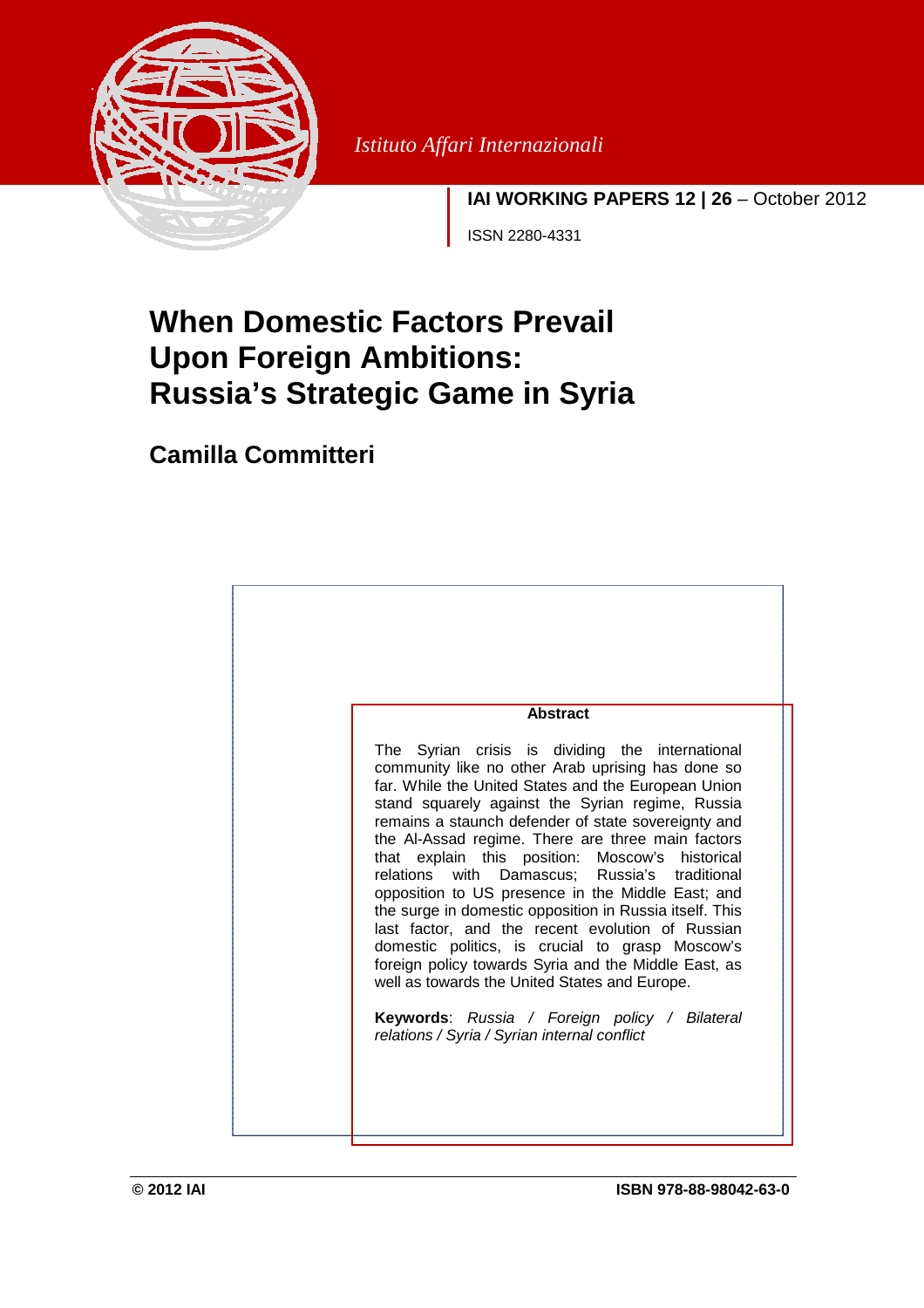### **When Domestic Factors Prevail Upon Foreign Ambitions: Russia's Strategic Game in Syria**

by Camilla Committeri<sup>∗</sup>

#### **Introduction**

The reasons behind Russia's support for the Al-Assad regime are the object of ample speculation in academic and policy circles today. Some argue that Russia's stance is a residue of Cold War strategic thinking, while others focus on the specific relationship between the two regimes. However, an analysis of the economic and political nature of the decades-long Russian-Syrian partnership reveals that economic interests do not play a major role. Over the past twenty years, Russia has not always staunchly defended its traditional allies in the region, allying with the United States, for example, when it has deemed appropriate, as when it condemned Iraq's invasion of Kuwait in 1990. Hence, while economic and foreign policy dynamics are undeniably important, they do not represent the main explanatory factors of Russian behaviour towards Syria today. What appears to play a far more decisive role is the domestic domain, and in particular the national promotion of a strong Russia, the role of Islam in Russian politics, and the recent opposition to Putin's re-election. Hence, this paper argues that to grasp Moscow's foreign policy vis-à-vis Syria, and more broadly the Middle East, it is crucial to understand the evolution of Russia's domestic politics.

#### **1. The Syrian crisis and Russia: the evolution of an upheaval**

While the Arab Spring reached a relatively immediate and successful culmination in Tunisia and Egypt, the protests organized in Syria in the wake of Egypt's revolution have been unsuccessful so far in bringing down the Al-Assad regime. Sparked in March 2011 by the incarceration of children in the small border town of Dera'a, accused of writing anti-government slogans on public walls, the uprisings reached the major cities of Damascus and Aleppo several months later. It was not until July-August 2011 that the different opposition movements inside and outside the country organized themselves politically through the Syrian National Council, based in Istanbul, and militarily through the Free Syrian Army. Though the establishment of these more or less organized groups laid the foundation for transition, divergences among the various political currents slowed it down. It took even longer for the international community to take a stand, as the Arab League and the United Nations hesitated in their official statements, resolutions and sanctions. In fact, the resolution plans proposed by the two organizations (the Arab League Plan of January 2012 and the UN Annan Plan of March of the same year), were welcomed with scepticism by both the Syrian regime and the

 $\overline{a}$ 

Paper prepared for the Istituto Affari Internazionali (IAI), October 2012.

<sup>∗</sup> Camilla Committeri is an M.Sc. student in International Relations at Sciences Po Paris, M.Sc. student in International Political Economy at the London School of Economics and Political Science (LSE), and stagiare at the Istituto Affari Internazionali (IAI).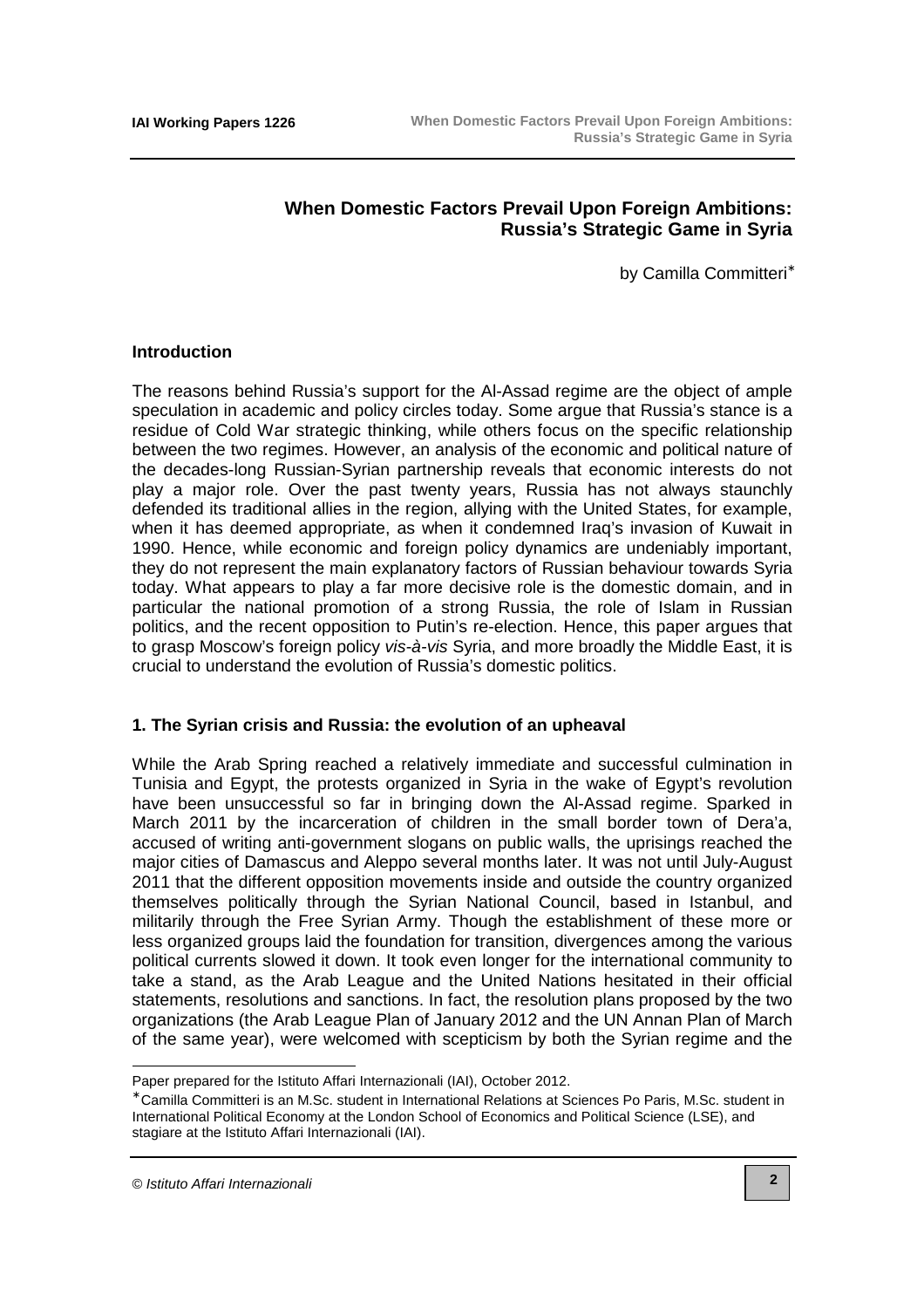opposition. While the United States, the Arab League, Turkey and the European Union implemented sanctions against the Al-Assad family and members of the regime's inner circle,<sup>1</sup> the United Nations Security Council has yet to take a decisive stand regarding the Syrian conflict. In truth, it is widely acknowledged that the UN Security Council's inaction, even in light of the escalating violence on both sides transforming the conflict into full-fledged civil war, is due to Russian and Chinese opposition.<sup>2</sup>

#### **2. Moscow's partnership with Damascus: an alliance dating back to the Cold War**

Syria is Russia's only remaining partner in the Middle East, thanks to the particular relationship developed during the Cold War between the Ba'ath Party in Damascus and the Socialist ruling elite in Moscow.

The climax in Russian-Syrian military relations came with the 1971 construction of the Russian naval base in Tartus, just north of Syria's border with Lebanon. Today, reports on the effective capacity of Russia's only naval port outside the former Soviet space differ drastically. According to the Centre for Analysis of Strategies and Technologies (CAST): "Tartus is not a real naval base, just a point on the map to replenish food and water and carry out some occasional repairs".<sup>3</sup> Another analysis by Radio Free Europe/Radio Liberty claims instead that "Russia's greatest strategic and geopolitical interest in Syria is the use of [this] deep-water port".<sup>4</sup> Hence, the extent to which the Tartus port determines Moscow's support for the Syrian regime remains unclear, though one aspect seems self-evident: for Moscow, Tartus represents the only naval base with direct access to the Mediterranean Sea, and thus its strategic importance goes beyond the mere capability of the port itself.

Beyond the naval base, military ties feature a significant arms trade. Exchanges in this field flourished even before the Syrian uprising: the Russian-imported arsenal in Syria includes the latest MiG-29SMT fighter, as well as over 30 Pantsir S1E air-defence systems.<sup>5</sup> Some claim that the "current contracts for sales of arms and military equipment from Russia to Syria are worth at least €2.5 billion."<sup>6</sup> This trade is of

 $\overline{\phantom{a}}$ 

 $1$  The nature of these sanctions consists mainly of asset freezes for targeted Syrian individuals and companies, as well as an oil import ban (EU sanction), restrictions on the energy sector (US 2011 sanction), and a halt to all investments in Syria (Arab League sanction, which is harder to implement due to Syria's porous borders).

<sup>&</sup>lt;sup>2</sup> "Guide: Syria Crisis", BBC News, 9 April 2012, http://www.bbc.co.uk/news/world-middle-east-13855203. <sup>3</sup> Frank Gardner, "How vital is Syria's Tartus port to Russia?", BBC News, 27 June 2012,

[http://www.bbc.co.uk/news/world-middle-east-18616191.](http://www.bbc.co.uk/news/world-middle-east-18616191) See also Mikhail Barabanov, "Russian Interests in Syria: Myths and Reality", in Moscow Defense Brief, No. 4/2012, [http://mdb.cast.ru/mdb/4-2012.](http://mdb.cast.ru/mdb/4-2012) 

<sup>4</sup> Ron Synovitz, "Explainer: Why Is Access To Syria's Port At Tartus So Important To Moscow?", in Radio Free Europe/Radio Liberty[, 19 June 2012, http://www.rferl.org/content/explainer-why-is-access-](http://www.rferl.org/content/explainer-why-is-access-/24619441.html)

<sup>/24619441.</sup>html.<br><sup>5</sup> "Russia defends arm sale to Syria", *UPI*, 29 September 2008,

[http://www.upi.com/Top\\_News/2008/09/29/Russia\\_defends\\_arms\\_sales\\_to\\_Syria/UPI-28611222726785.](http://www.upi.com/Top_News/2008/09/29/Russia_defends_arms_sales_to_Syria/UPI-28611222726785) 6 "Q&A: Syria Sanctions", BBC News[, 23 March 2012, http://www.bbc.co.uk/news/world-middle-east-](http://www.bbc.co.uk/news/world-middle-east-15753975)15753975.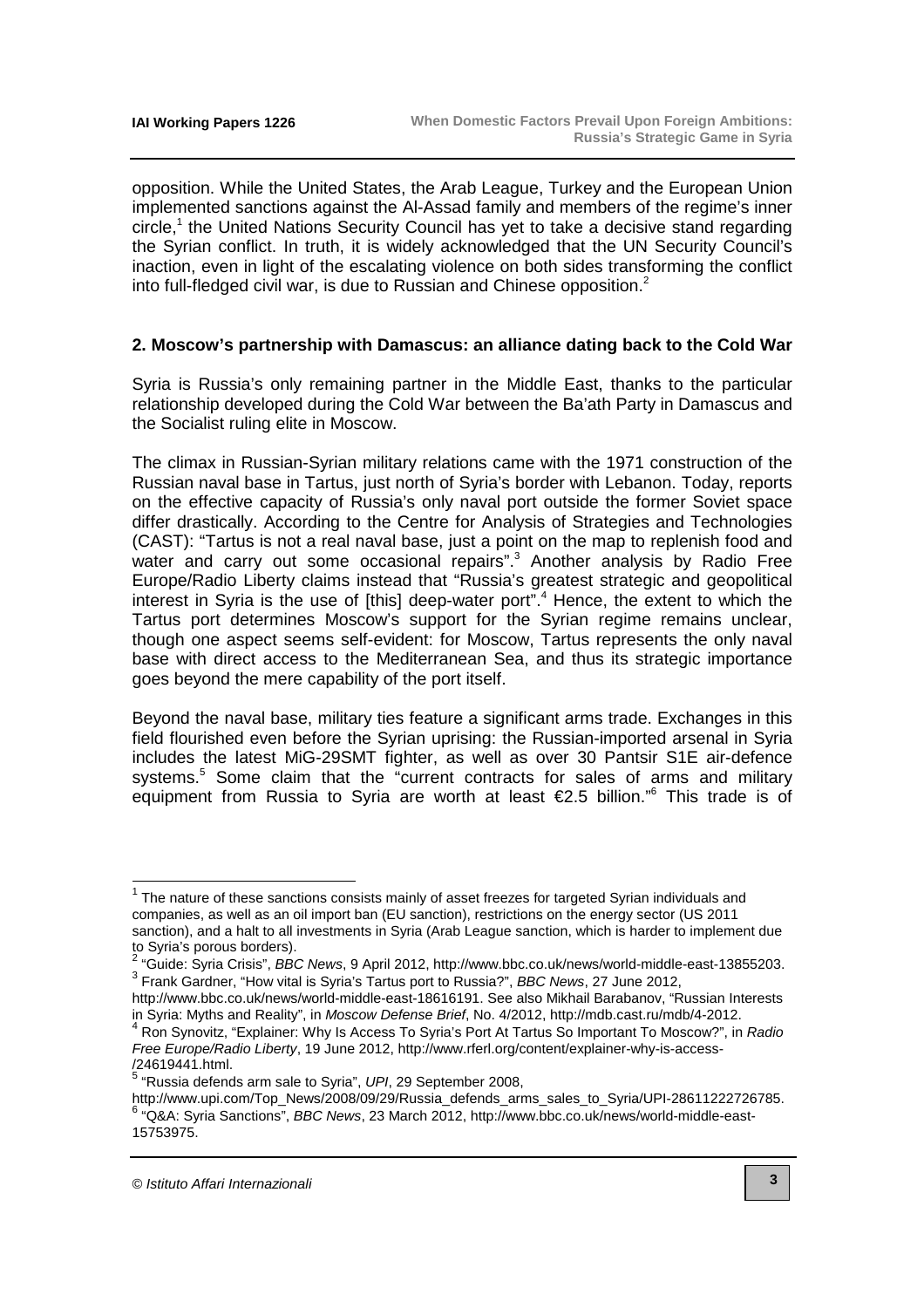particular value for Russia as arms exports became the main source of employment in the Russian military-industrial sector after the fall of the Soviet Union.<sup>7</sup>

Broader economic relations between the two countries are instead fairly limited, as Russia is not amongst Syria's major trading partners. Indeed, in 2010, Russian exports were estimated at approximately €840 million, and imports at not more than €30 million. Overall, this trade flow accounts for a mere 3 percent of Syria's global trade. Syria's principal trading partners are the European Union, Iraq, Saudi Arabia, Lebanon and China.<sup>8</sup> Conversely, Syria accounts for less than 0.2 percent of total Russian trade.<sup>9</sup>

Economic relations between Russia and the Middle East are generally rather imbalanced, with only two Middle Eastern countries exporting to Russia (Egypt and Iran, accounting respectively for €203.9 million and €203.8 million, in 2010 - a mere 0.1 percent of total Russian imports). Russian exports to the region amounted to 3.2 percent of total its exports in 2010 with Iran in the lead (€2,531.3 million), followed by Egypt and Israel (respectively,  $\epsilon$ 1,335.1 and  $\epsilon$ 1,2729 million), Algeria ( $\epsilon$ 961.9 million), Syria (€843.9 million), the UAE (€666.2 million), Morocco (€423.3 million), Tunisia (€329.7 million), Saudi Arabia (€226.4 million) and Lebanon (€174 million).<sup>10</sup> These volumes do not include energy trade, but mainly comprise manufactured and industrial products.<sup>11</sup>

From the above, we can infer that Russia's staunch support for the Al-Assad regime is unlikely to be due simply to economic factors, although the arms trade does play an important role. Other explanations can be found in the former Soviet and now Russian foreign policy in the Middle East and the on-going struggle against the United States for influence in this area.

#### **3. The Soviet Union's/Russia's foreign policy in the Middle East**

Russia's historic ties with the Middle East - including Qaddafi's Libya, postindependence Algeria, the Ba'ath regimes in the Levant and the theocratic regime in Tehran - go much deeper than economic relations. To understand how these partnerships developed, and thus understand which elements of Russia's foreign policy play an important role in supporting the Al-Assad regime, we must look back at American-Soviet relations during the Cold War. The ideological competition between the US and the USSR influenced the evolution of Arab regimes, since North African and Middle Eastern (MENA) countries were clearly allied with one superpower or the other. This so-called Arab Cold War was characterized by two distinct stages, the first, ideologically pitting Egypt against Saudi Arabia (backed by the USSR and the United States, respectively) and, the second, religiously contrasting Saudi Arabia and Iran

 $^7$  James O'Toole, "Billions at stake as Russia backs Syria", CNN, 10 February 2012, [http://money.cnn.com/2012/02/09/news/international/russia\\_syria.](http://money.cnn.com/2012/02/09/news/international/russia_syria)

<sup>&</sup>lt;sup>8</sup> European Commission, Syria: Trade Statistics, [http://trade.ec.europa.eu/doclib/html/113451.htm.](http://trade.ec.europa.eu/doclib/html/113451.htm)

<sup>&</sup>lt;sup>9</sup> European Commission, *Russia: Trade Statistics*, [http://trade.ec.europa.eu/doclib/html/113440.htm.](http://trade.ec.europa.eu/doclib/html/113440.htm)

 $10$  Ibid.

 $11$  Arms trade is not included in these figures.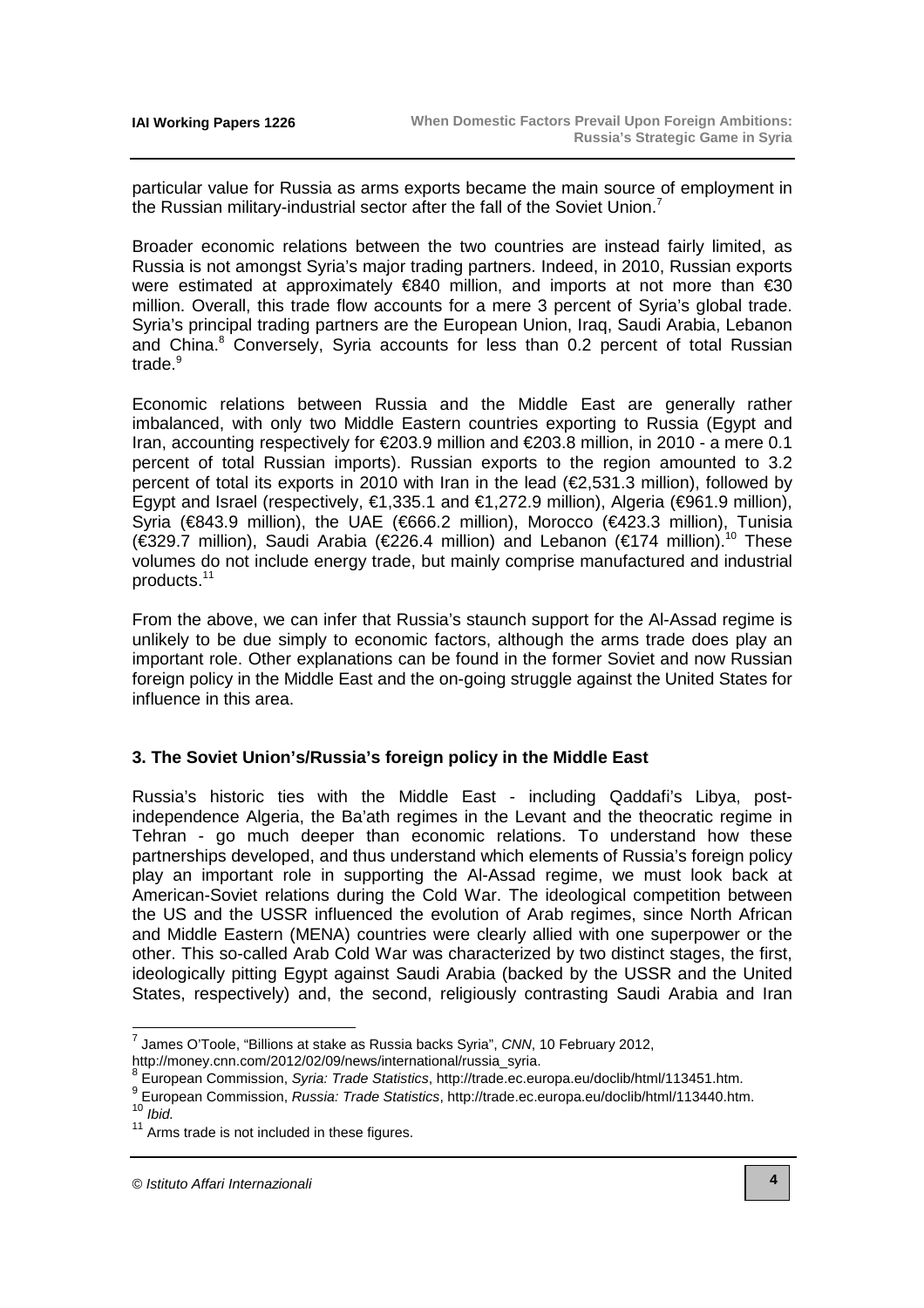(with the former still supported by the United States and the latter distancing itself from both the United States and the Soviet Union).<sup>12</sup> It thus seems that the Soviet Union chose its allies in these divides by default, including Syria after the rise to power of the Ba'ath party, trading with them to the best of its abilities.

The fall of the Berlin Wall left loose ends in three key countries in the Middle East: Afghanistan, Iraq and Iran. At the same time, Russia's domestic and foreign policy were undergoing a transition in the 1990s, during which a series of events, including the Chechen Wars and the 1998 financial crisis paved the way for Putin's rise to power. Russian politicians spent the first half of the decade retreating from the international scene to nurse their country back to health. The early days of the Russian Federation's foreign policy were characterized by a long-sought rapprochement with Europe. When it became clear that the West would not adopt such a conciliatory position with the Russian Federation, and consequently began negotiations to integrate the Eastern European countries into NATO and the European Union, Russia's hopes for reconciliation on its terms were dashed. At this point, President Yeltsin's pro-Western approach, perceived as a sign of weakness vis-à-vis foreign powers, was discarded and Yevgeny Primakov was named Foreign Minister in 1996. In fact, Primakov promoted a double strategy of pragmatism and multipolarity, which has shaped Russia's foreign policy ever since.<sup>13</sup> The principal aims of this strategy were rather similar to those advanced during the Tsarist Empire and the Soviet Union; in particular: "to maintain the unity and integrity of the Russian Federation; to enhance Moscow's influence in the bordering states of the former Soviet Republics; and to establish strategic alliances with states or in regions that bordered or were geographically close to the former Soviet Union so as to block possible US entry into those regions."<sup>14</sup>

Russia's comeback on the international scene was in line with this approach. In the Middle East, the Federation reclaimed its traditional allies and those countries defined as "rogue states" and shunned by the United States, in particular, Iran, Iraq and Libya.<sup>15</sup> Hence, the Middle East and especially the Levant, perceived to lie on the margins of Russia's 'near abroad', could either pose greater threats to the porous borders of the Federation or be a fertile terrain for its foreign missions. Here, pragmatism meant that no action would be taken to oppose the United States directly. Indeed, with the fall of the Soviet Union, Russia recovered its relations with Israel after 40 years of impasse.<sup>16</sup> Similarly, Russia's multipolarity policy resulted in stronger relations with Iran.<sup>17</sup> In Syria, Russia maintained traditional trade and political relations, with both countries supporting the Western anti-Iraq alliance of 1990.<sup>18</sup>

 $\overline{a}$ 

 $12$  Indeed, Iran had the potential to become a new key partner of the USSR, had it not been for the violent and long war against Iraq, a historic Soviet ally.

 $13$  Traditionally, the Soviet Union's foreign policy has been identified as a "zero-sum game", in which what is beneficial for the West, must be disadvantageous for the USSR.

<sup>14</sup> Talal Nizameddin, "Squaring the Middle East Triangle in Lebanon: Russia and the Iran-Syria-Hezbollah Nexus", in The Slavonic and East European Review, Vol. 86, No. 3 (July 2008), p. 478.

<sup>&</sup>lt;sup>15</sup> Alain Gresh, "Russia's Return to the Middle East", in Journal of Palestine Studies, Vol. 28, No 1 (Autumn 1998), p. 69.

<sup>16</sup> Relations between the two countries quickly deteriorated after the 1956 Suez Crisis, which pitted Egypt against Israel, France and Britain over the nationalization of the Suez Canal.

Alain Gresh, "Russia's Return to the Middle East", cit., p. 72. Russian-Iranian trade relations in the 1990s focused mainly on the construction of the highly controversial Bushehr nuclear power plant, where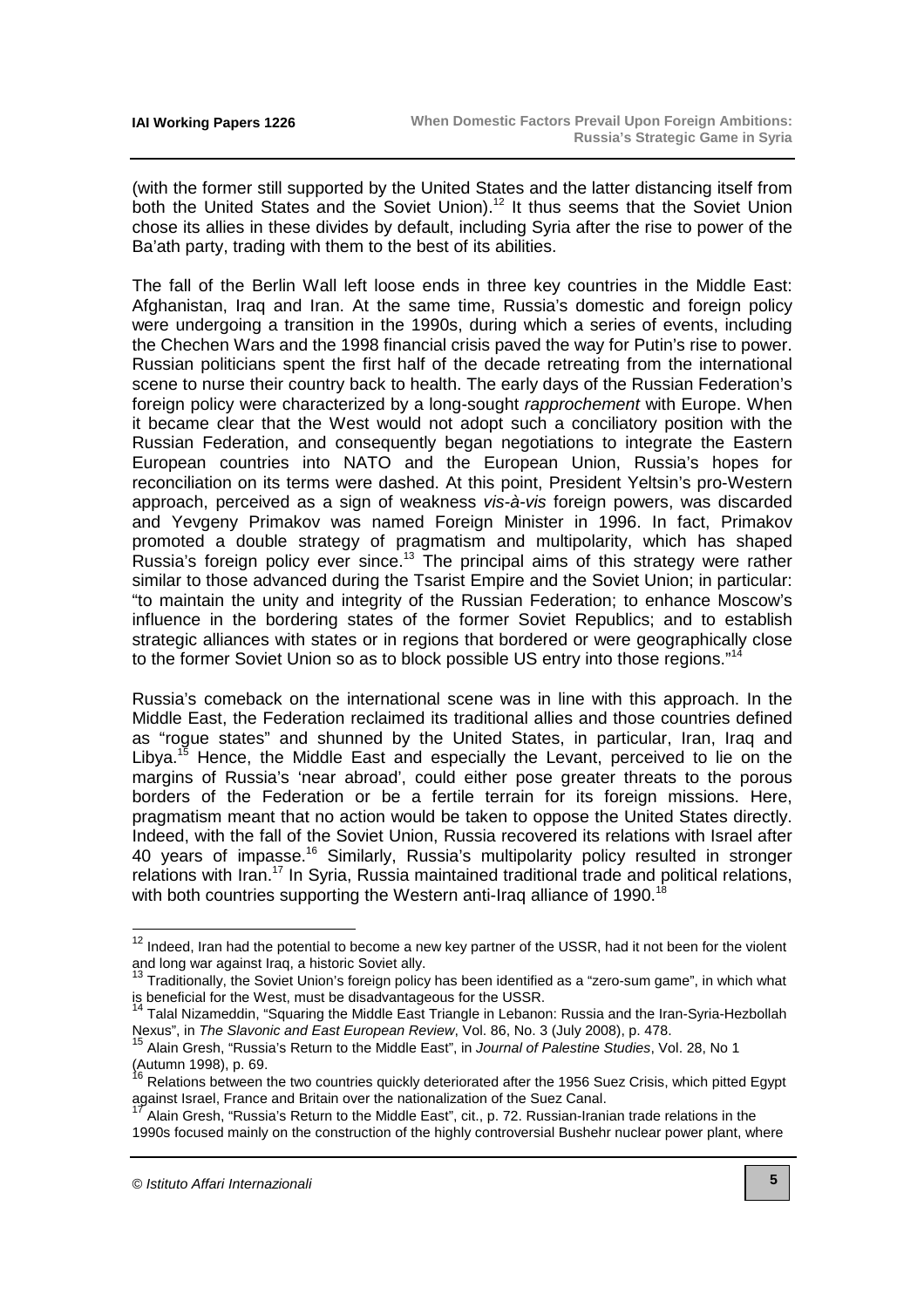Thus, Russia's multipolar-pragmatist foreign policy approach meant support for its traditional ally. By the same token, supporting the Al-Assad regime today appears to be a pragmatic choice because, although it is isolating Russia on the international political scene, it is strengthening the state's role at the national level. Likewise, Russia's UN Security Council vetoes may be perceived as part of a multipolar policy, aimed at establishing that the West does not set the world's priorities and principles by itself.<sup>19</sup>

A similar behaviour on Russia's part may be observed in the Security Council in April 2003, when Russia stated that a war in Iraq would be illegitimate without United Nations approval. Multiple reasons lay behind this decision, the most important of which was Russia's mistrust of international intervention in breach of state sovereignty. In this case, Putin adopted a pragmatic attitude, waiting for European countries to pronounce themselves, and then joining France in its veto in the Security Council, thus shielding Russia from the possible repercussions of direct opposition to the United States.<sup>20</sup> In the case of Iraq, Russia's behaviour on the international scene was perceived as a sign of strength both domestically and in those European countries that opposed the war, and some believe that this initially motivated Russia's support for the Syrian regime - especially since it came right after its abstention in the Security Council vote that led to the much contested military intervention in Qaddafi's Libya.

With hindsight, Russia's standoff against the other permanent Security Council members on the Syrian crisis of 2011-2012 can largely be seen as related to Resolution 1973 (2011), which approved the No-Fly Zone in Libya during the struggle between the rebels and the Qaddafi regime. At that time, the Federation deemed that the international community had overstepped the UN's mandate by aiding the rebel forces in toppling Qaddafi. As a result, Russia is particularly prudent today in its concessions to the other P-4. As noted above, Russia has two main aims when using its veto power in the Security Council: 1) to promote an international environment to the Federation's liking;<sup>21</sup> consequently, when a resolution threatens this environment, Russia blocks it; and 2) to reinforce its international status, deemed necessary to maintain legitimacy among the population. The lesson drawn from Russia's abstention, along with that of China, on the vote against Qaddafi's regime, was that "once a Security Council resolution authorising the use of force has been passed, Moscow cannot do much to control or affect the actions of the U.S. and its allies when they take the lead in implementing such a resolution."<sup>22</sup> In light of this, it appears that Russia cannot be persuaded to legitimize, through the UN, even mere economic sanctions against the Al-Assad regime. Yet, while the 2003 UN blockade on the war in Iraq resulted in general praise, Russia's support for the Al-Assad regime in the Security

-

Iran is accused of enriching uranium at non-IAEA approved levels. Yet, most important was the nature of their political alliance on the international scene.

<sup>&</sup>lt;sup>18</sup> Marie Mendras, "L'impuissance russe devant la chute des dictatures", in L'ENA hors les murs, No. 414 (septembre 2011), p. 25-26.

Ellen Barry, "For Putin, Principle vs. Practicality on Syria", in The New York Times, 5 July 2012, p. A7, [http://www.nytimes.com/2012/07/05/world/europe/putin-tested-on-principles-and-practicality-in-syria.html.](http://www.nytimes.com/2012/07/05/world/europe/putin-tested-on-principles-and-practicality-in-syria.html)  <sup>20</sup> Marie Mendras, "Les ambiguïtés de la Russie", in *Esprit*, No. 294 (mai 2003), p. 33-39.

<sup>21</sup> Mark N. Katz, "Russia's Security Council Diplomacy and the Middle East", in Russian Analytical Digest, No. 114 (4 June 2012), p. 5-7, [http://www.css.ethz.ch/publications/pdfs/RAD-114-5-7.pdf.](http://www.css.ethz.ch/publications/pdfs/RAD-114-5-7.pdf) 

 $22$  Ibid., p. 7.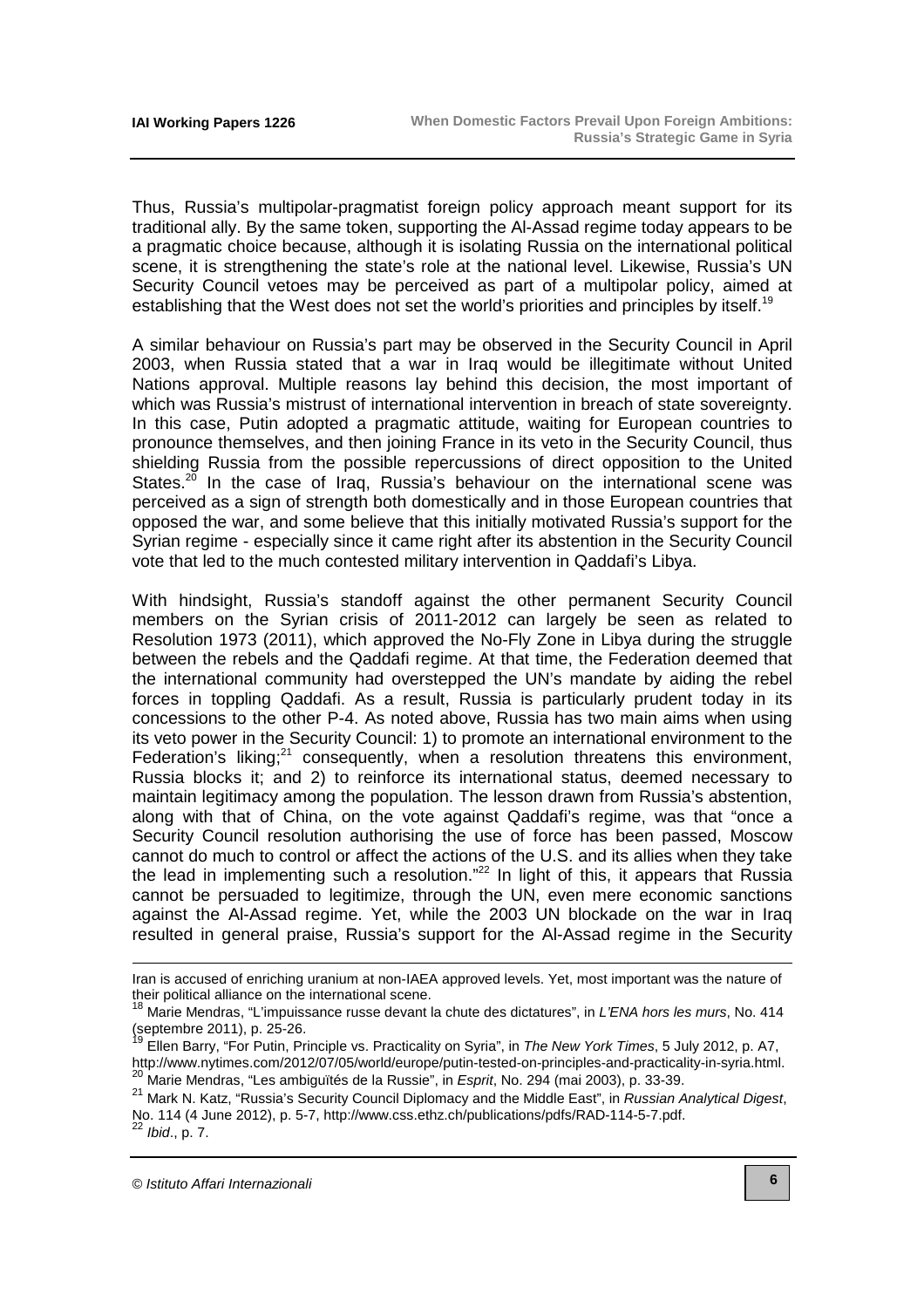Council has been regarded as the main reason for weak international engagement in this crisis, thus making the United Nations responsible for the "blood of […] young children" slain in Syria. $<sup>2</sup>$ </sup>

The above paragraphs help understand the perceived international context in which Russia's foreign policy unfolds: an international system allegedly dominated by pragmatism and multipolarity, with Russia playing an important role in it. Yet, a series of questions concerning the Federation's support for the Al-Assad regime remain. Above all, it is unclear whether Moscow is willing to sacrifice much of its international credibility to oppose Western policies in the MENA region. To grasp this reality, a look must be taken at the domestic factors motivating this choice.

#### **4. Russia's domestic drivers underpinning support for the Al-Assad regime**

All countries keep a close eye on national politics when operating in the international arena. Russia is no exception. Russian foreign policy in the hands of President Putin is a tool for legitimizing domestic action and acquiring prestige.<sup>24</sup> By promoting the image of a strong Russia abroad, Putin aims to maintain power over the population at home. In fact, opinion polls conducted in Russia during the Security Council vote on Libya showed that, with respect to foreign policy, the population tends to agree with the government: over 60% of the respondents believed that the establishment of the No-Fly Zone was wrong because aerial attacks constituted an "interference in Libya's internal affairs and an aggression against a sovereign nation."<sup>25</sup> Furthermore, when asked if they favoured Putin's condemnation of the resolution, or Medvedev's support for it, over 50% replied that they preferred Putin's position. Finally, when asked what spurred the events of the Arab Spring, 27% of the respondents replied that it consisted of "popular revolutions against corrupt despotic regimes."<sup>26</sup>

When, on 4 February 2012, Russia vetoed yet another resolution against the Al-Assad regime, it arguably did so in response to the thousands of people who had rallied in Moscow to protest against the irregularities of the presidential elections.<sup>27</sup> The veto was a message from the élite to the demonstrators that no legitimacy would be granted to a people opposing their government, in Syria or elsewhere. Indeed, the nature of the Russian protests is an important piece of the puzzle in understanding the Federation's foreign policy in Syria. The elites are aware that the demonstrators' claims in Russia do

 $^{23}$  Statement by UK Prime Minister David Cameron to the 67th Session of the UN General Assembly, 26 September 2012, [http://www.fco.gov.uk/en/news/latest-news/?view=PressS&id=816006082.](http://www.fco.gov.uk/en/news/latest-news/?view=PressS&id=816006082)

 $^{24}$  Since Putin's rise to power in 2000, domestic policies and reforms have become more centralized, and it is fair to assume that the President maintained strict control of national politics and policy-making. The four-year period of Medvedev presidential mandate is perceived by many academics as an interval in which Putin set policies as Prime Minister and supervised his dauphin's work.

<sup>&</sup>lt;sup>25</sup> See the opinion poll conducted by the Levada Center: "Russian Public Opinion on the War in Libya", in Russian Analytical Digest[, No. 98 \(6 July 2011\), p. 6-8, http://www.css.ethz.ch/publications/pdfs/RAD-](http://www.css.ethz.ch/publications/pdfs/RAD-98.pdf)98.pdf.

<sup>&</sup>lt;sup>26</sup> "Russian Public Opinion on Unrest in the Arab World", in *Russian Analytical Digest*, cit., p. 9.

<sup>27</sup> Inna Lazareva. Bear Trap: Russia's self-defeating Middle East policy, London, Henry Jackson Society [Russia Studies Center, 25 July 2012, p. 15, http://henryjacksonsociety.org/wp](http://henryjacksonsociety.org/wp-content/uploads/2012/07/HJS-Bear-Trap5.pdf)content/uploads/2012/07/HJS-Bear-Trap5.pdf.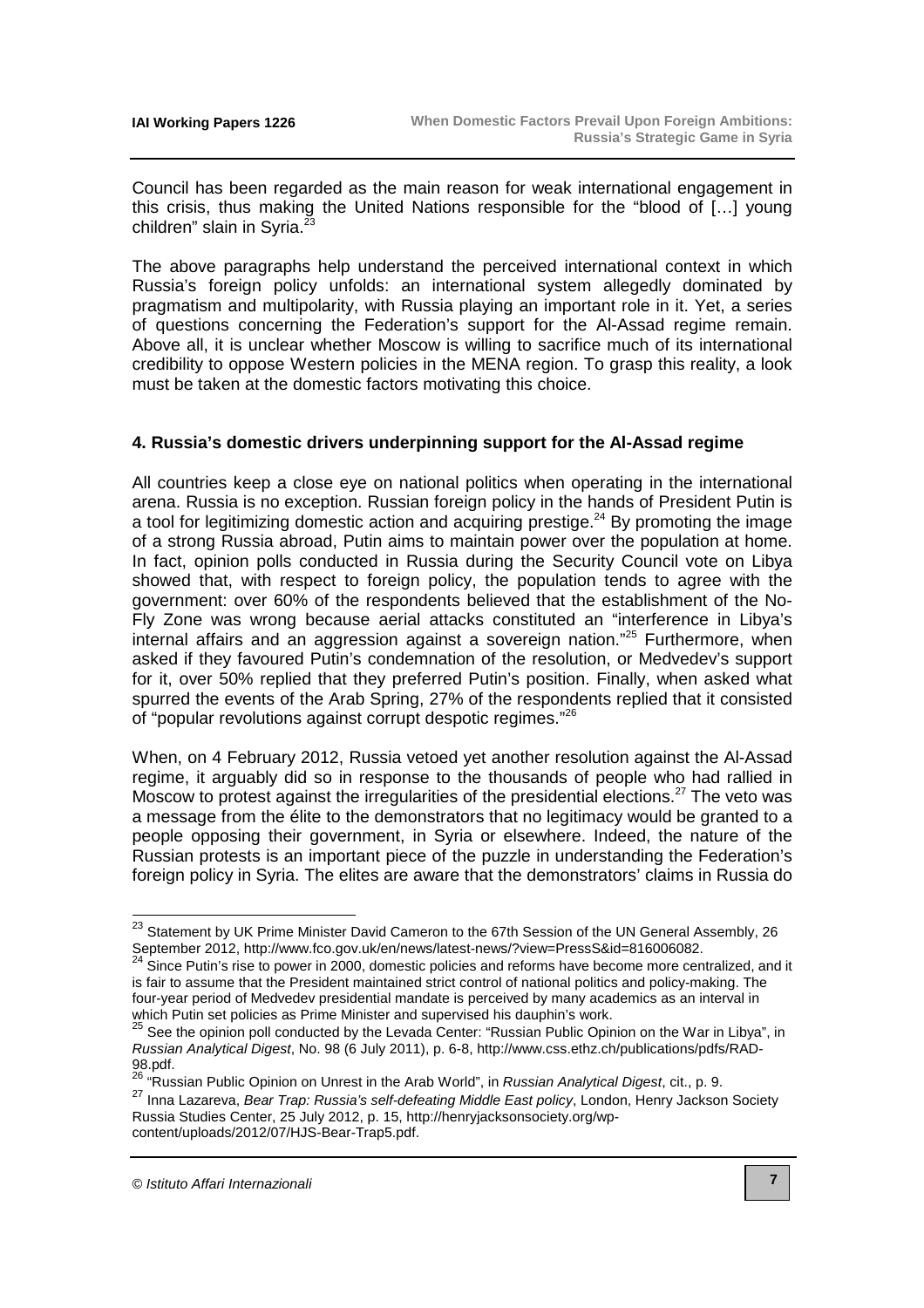not differ from those of the Syrian population: democracy, free and fair elections, transparency and accountability. The related issue of freedom of speech resulted in similar episodes in the two countries. Indeed, both the imprisonment of children in Dera'a and the Pussy Riots trial in Russia are manifestations of the regimes' intolerance towards any form of political opposition.

Behind the Russian and Syrian protests lie some similarities in the two countries' economic structures: the expansion of crony capitalist networks, through which the presidents exploit close relationships with business oligarchies, and distribute wealth to specific sectors of society, purposely excluding others. For example, in Russia, with the 2010 inauguration of the Northern Caucasus Federal District, then President Medvedev nominated as Presidential Envoy the businessman Alexander Khloponin, former governor of a Siberian district, who had close ties with both Medvedev and Putin.<sup>28</sup> In Syria, the Assad regime has remained in power for almost 50 years thanks to political and economic benefits granted to the Alawi and other religious minorities. These similarities in economic structures are largely due to the fact that natural resources constitute the main source of wealth in both countries. Indeed, in Syria oil accounts for 64% of all exports, while in Russia gas accounts for exactly the same percentage of exports.<sup>29</sup>

Another parallel between the two regimes is their rather negative approach towards political Islam. Russia has tried to redefine its relationship with Islam after the fall of the Soviet Union. In post-Soviet Russia, the authorities made it a priority to establish control over Islam, by demanding that Muslims remain loyal to the State, by subordinating the Muslim leadership to the State, and by overseeing political-religious organisations.<sup>30</sup> Moscow has adopted a dual policy towards Islam: it has collaborated with religious elements in the country on a series of social issues, such as drugs and HIV prevention, while monitoring and identifying those sectors deemed Islamist, and thus dangerous. Hence, the wars in Chechnya in the 1990s became Russia's version of the "war on terror", before this concept was coined by the United States after the attacks of 9/11. The Federation's repeated crackdowns in Chechnya, officially carried out to subjugate Islamist terrorists to the state, but in reality intended to suppress any form of political opposition or separatist movement, are similar in nature to the 1982 Hama Massacre and the current struggle in Syria. In both cases, the Russian and Syrian regimes supported one another.<sup>3</sup>

 $\overline{a}$ 

<sup>&</sup>lt;sup>28</sup> "Background People: Khloponin, Alexander Gennadyevich", in *Russia Profile*, 30 September 2010, [http://russiaprofile.org/bg\\_people/resources\\_whoiswho\\_alphabet\\_K\\_khloponin.html.](http://russiaprofile.org/bg_people/resources_whoiswho_alphabet_K_khloponin.html)

<sup>&</sup>lt;sup>29</sup> International Trade Centre, Trade Competitiveness Map: Trade performance HS (Russian Federation & Syrian Arab Republic), http://legacy.intracen.org/appli1/TradeCom/TP\_TP\_CI.aspx.

Aleksei Malashenko, "Islam and the State in Russia", in Russian Analytical Digest, No. 44 (2 July 2008), p. 2, [http://www.css.ethz.ch/publications/pdfs/RAD-44.pdf.](http://www.css.ethz.ch/publications/pdfs/RAD-44.pdf)

<sup>31</sup> When Russia invaded Georgia in August 2008, Bashar Al-Assad supported Moscow by claiming that Russia was acting as a "guarantor of peace" in the Caucasus. Sergey Markedonov, "Russia in the Islamic World", in The National Interest[, 27 June 2012, http://nationalinterest.org/commentary/russia-the-islamic](http://nationalinterest.org/commentary/russia-the-islamic-world-7126)world-7126.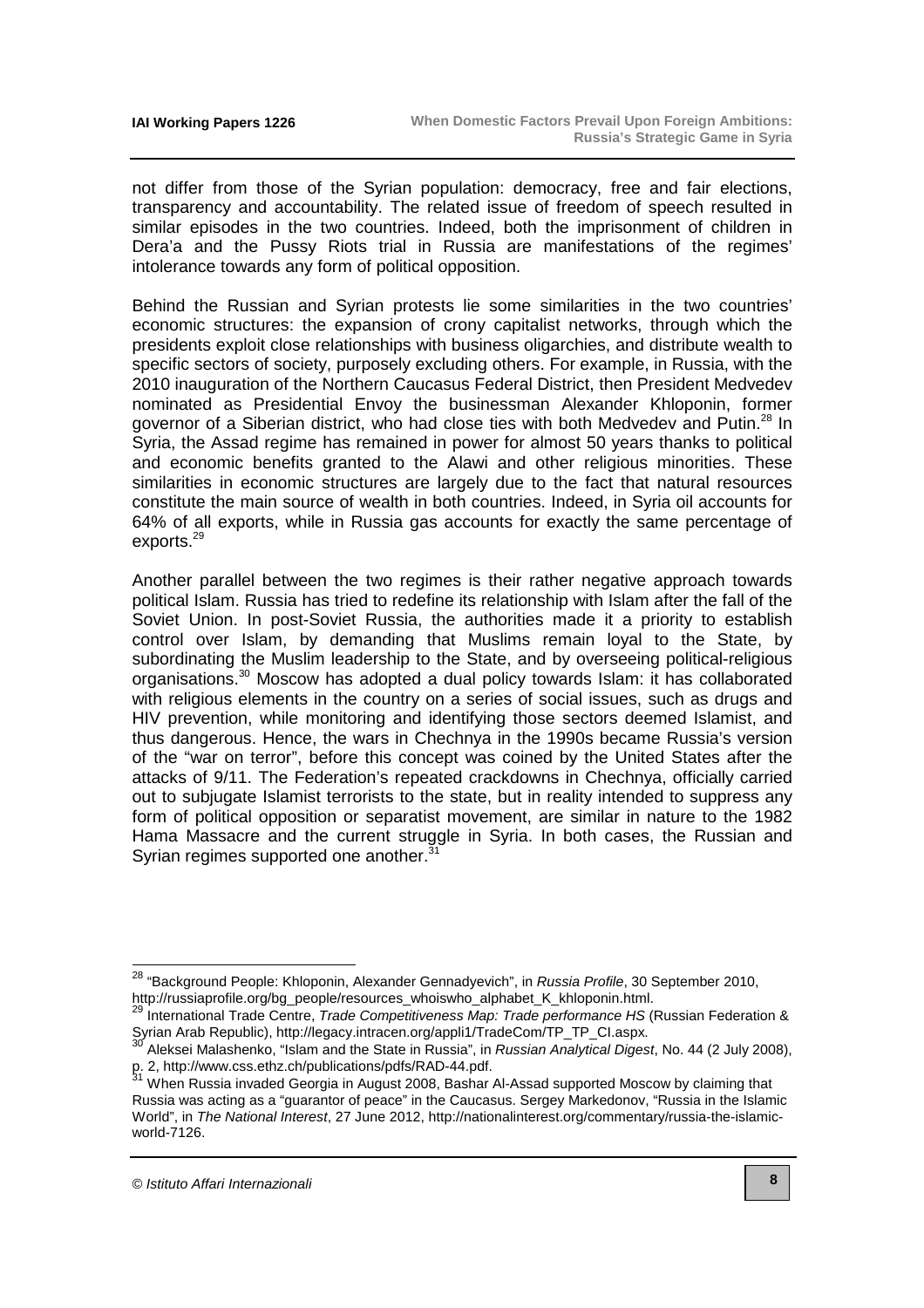#### **Conclusion**

There are three recurring leitmotifs in Russia's foreign policy towards Syria. First, Russia's relations with the Syrian Arab Republic, dating back to the Cold War, represent an important basis for developing strategic ambitions in the Levant and the broader Middle Eastern region. Second, Moscow's unrelenting stance in the UN Security Council is a means of opposing the United States and its use of force in violation of state sovereignty, as was the case in Iraq in 2003 and Libya in 2011. Finally, this keen interest in state sovereignty reflects the Federation's current domestic situation, with the government challenged by rallies in opposition to Putin's re-election and the controversial Pussy Riot case.

These elements are all-important in determining Russia's stance towards the Syrian opposition movement. However, while the first two elements can be considered as facilitating conditions, being linked to the international economic and political framework in which the Syrian conflict evolves, it is the drivers related to the Russian domestic situation that represent the single most important explanation of Moscow's stance towards Syria. Indeed, the similarities between the initial stages of the Syrian uprising and the March protests in Moscow, combined with the similar economic structures of the two countries, constitute a source of concern for the Russian political elite, who fears an international intervention into their own domestic affairs.

Updated: 12 October 2012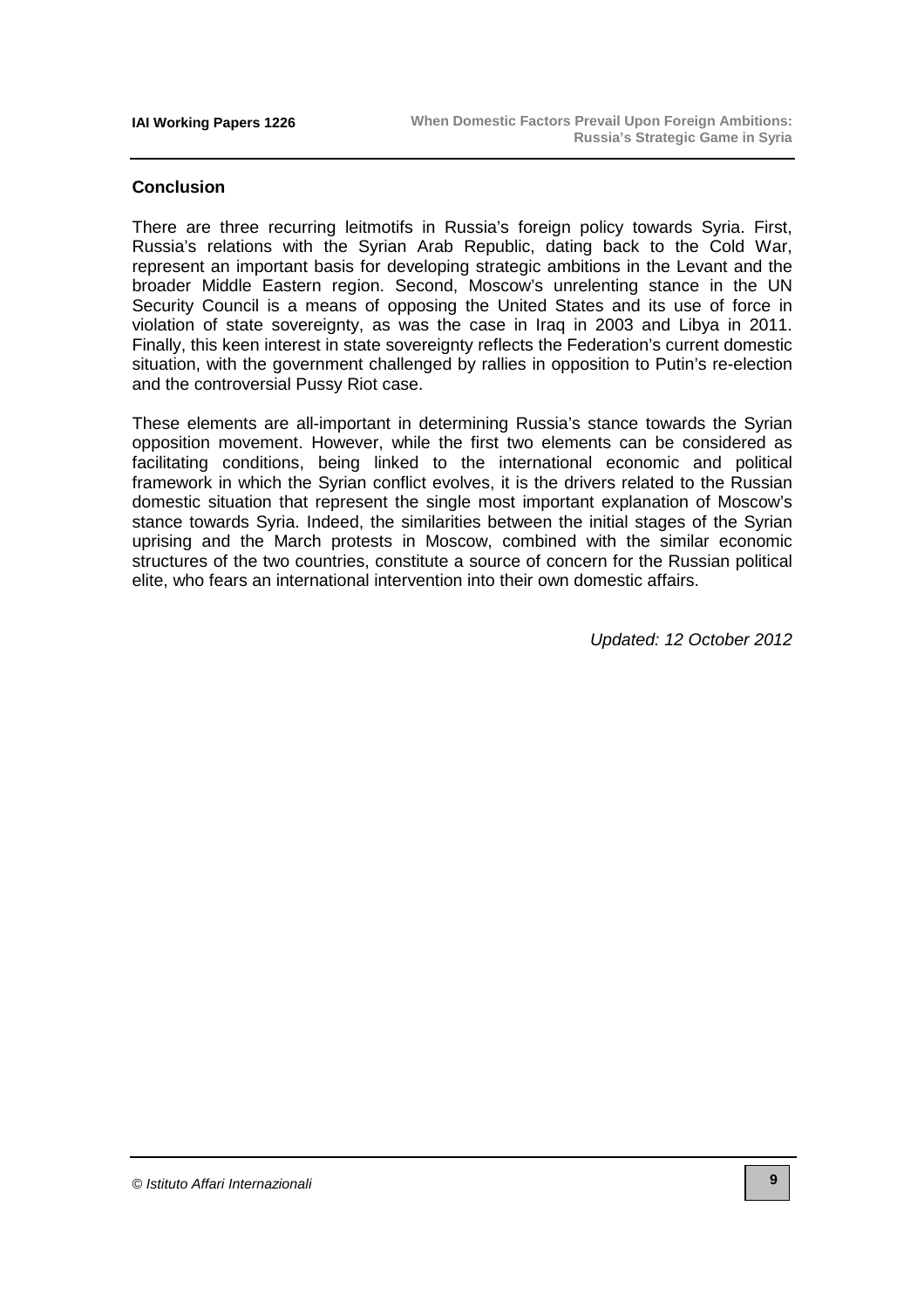#### **References**

Mikhail Barabanov, "Russian Interests in Syria: Myths and Reality", in Moscow Defense Brief, No. 4/2012,<http://mdb.cast.ru/mdb/4-2012>

Ellen Barry, "For Putin, Principle vs. Practicality on Syria", in The New York Times, 5 [July 2012, p. A7, http://www.nytimes.com/2012/07/05/world/europe/putin-tested-on](http://www.nytimes.com/2012/07/05/world/europe/putin-tested-on-principles-and-practicality-in-syria.html)principles-and-practicality-in-syria.html.

Frank Gardner, "How vital is Syria's Tartus port to Russia?", BBC News, 27 June 2012, [http://www.bbc.co.uk/news/world-middle-east-18616191.](http://www.bbc.co.uk/news/world-middle-east-18616191)

Alain Gresh, "Russia's Return to the Middle East", in Journal of Palestine Studies, Vol. 28, No 1 (Autumn 1998), p. 66-77.

Mark N. Katz, "Russia's Security Council Diplomacy and the Middle East", in Russian Analytical Digest, No. 114 (4 June 2012), p. 5-7, [http://www.css.ethz.ch/publications/pdfs/RAD-114-5-7.pdf.](http://www.css.ethz.ch/publications/pdfs/RAD-114-5-7.pdf) 

Inna Lazareva, Bear Trap: Russia's self-defeating Middle East policy, London, Henry Jackson Society Russia Studies Center, 25 July 2012, p. 15, [http://henryjacksonsociety.org/wp-content/uploads/2012/07/HJS-Bear-Trap5.pdf.](http://henryjacksonsociety.org/wp-content/uploads/2012/07/HJS-Bear-Trap5.pdf)

Aleksei Malashenko, "Islam and the State in Russia", in Russian Analytical Digest, No. 44 (2 July 2008), p. 2-5, [http://www.css.ethz.ch/publications/pdfs/RAD-44.pdf.](http://www.css.ethz.ch/publications/pdfs/RAD-44.pdf) 

Sergey Markedonov, "Russia in the Islamic World", in The National Interest, 27 June 2012, [http://nationalinterest.org/commentary/russia-the-islamic-world-7126.](http://nationalinterest.org/commentary/russia-the-islamic-world-7126)

Sarah Mendelson, Domestic Politics and America's Russia Policy, Euro-Atlantic Initiatives Report, Muscatine, The Stanley Foundation, October 2002, [http://www.stanleyfoundation.org/resources.cfm?id=191.](http://www.stanleyfoundation.org/resources.cfm?id=191)

Marie Mendras, "Les ambiguïtés de la Russie", in Esprit, No. 294 (mai 2003), p. 33-39.

Marie Mendras, "L'impuissance russe devant la chute des dictatures", in L'ENA hors les murs, No. 414 (septembre 2011), p. 25-26.

Talal Nizameddin, "Squaring the Middle East Triangle in Lebanon: Russia and the Iran-Syria-Hezbollah Nexus", in The Slavonic and East European Review, Vol. 86, No. 3 (July 2008), p. 475-500.

Ron Synovitz, "Explainer: Why Is Access To Syria's Port At Tartus So Important To Moscow?", in Radio Free Europe/Radio Liberty, 19 June 2012, [http://www.rferl.org/content/explainer-why-is-access-/24619441.html.](http://www.rferl.org/content/explainer-why-is-access-/24619441.html)

James O'Toole, "Billions at stake as Russia backs Syria", CNN, 10 February 2012, [http://money.cnn.com/2012/02/09/news/international/russia\\_syria.](http://money.cnn.com/2012/02/09/news/international/russia_syria) 

<sup>©</sup> Istituto Affari Internazionali